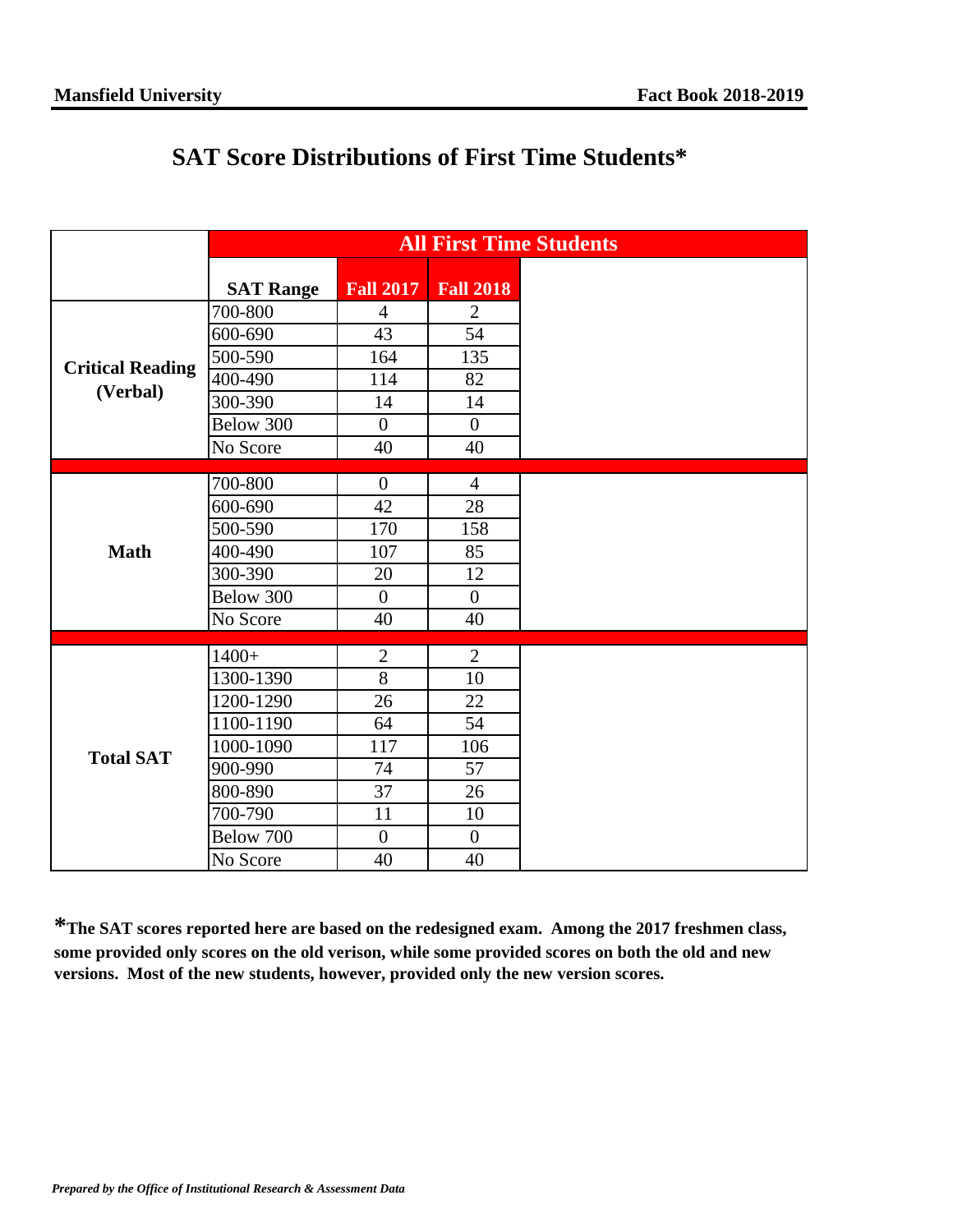|                                     |                  | <b>All First Time Bachelor Students</b> |                  |  |
|-------------------------------------|------------------|-----------------------------------------|------------------|--|
|                                     | <b>SAT Range</b> | <b>Fall 2013</b>                        | <b>Fall 2018</b> |  |
| <b>Critical Reading</b><br>(Verbal) | 700-800          | $\overline{4}$                          | $\overline{2}$   |  |
|                                     | 600-690          | 43                                      | 51               |  |
|                                     | 500-590          | 153                                     | 124              |  |
|                                     | 400-490          | 75                                      | 59               |  |
|                                     | 300-390          | $\overline{3}$                          | $\mathbf{1}$     |  |
|                                     | Below 300        | $\overline{0}$                          | $\overline{0}$   |  |
|                                     | No Score         | 22                                      | 23               |  |
|                                     | 700-800          | $\overline{0}$                          | $\overline{3}$   |  |
|                                     | 600-690          | 42                                      | 28               |  |
|                                     | 500-590          | 160                                     | 144              |  |
| <b>Math</b>                         | 400-490          | 74                                      | 61               |  |
|                                     | 300-390          | $\overline{2}$                          | $\mathbf{1}$     |  |
|                                     | Below 300        | $\overline{0}$                          | $\boldsymbol{0}$ |  |
|                                     | No Score         | 22                                      | 23               |  |
|                                     |                  |                                         |                  |  |
|                                     | $1400+$          | $\overline{2}$                          | $\overline{2}$   |  |
|                                     | 1300-1390        | $8\,$                                   | 9                |  |
|                                     | 1200-1290        | 26                                      | 21               |  |
|                                     | 1100-1190        | 63                                      | 53               |  |
| <b>Total SAT</b>                    | 1000-1090        | 107                                     | 95               |  |
|                                     | 900-990          | 67                                      | 52               |  |
|                                     | 800-890          | 5                                       | 5                |  |
|                                     | 700-790          | $\mathbf{0}$                            | $\boldsymbol{0}$ |  |
|                                     | Below 700        | $\overline{0}$                          | $\overline{0}$   |  |
|                                     | No Score         | 22                                      | 23               |  |